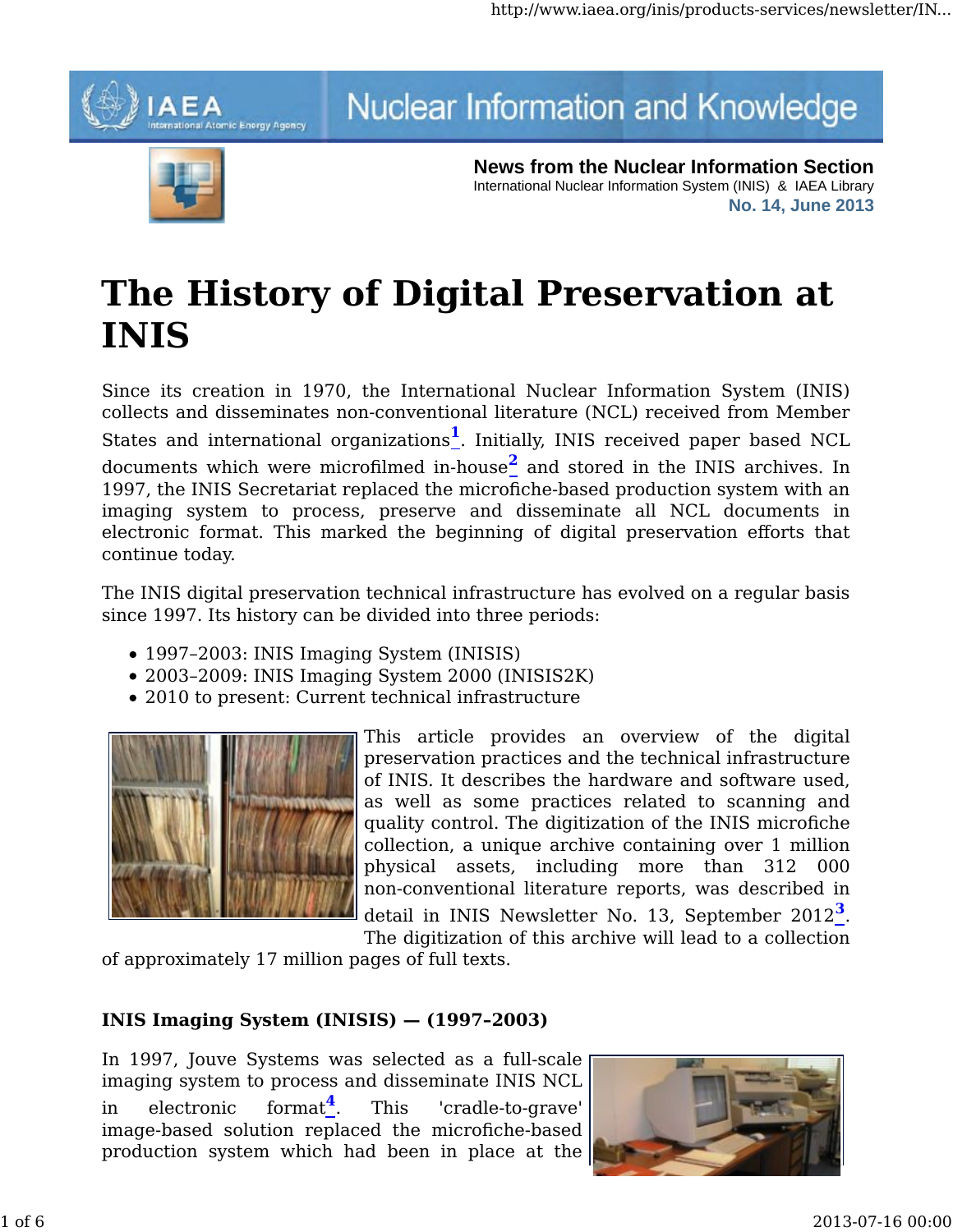INIS Secretariat since 1970. The following modules were already part of the original design: workflow monitoring, black and white scanning, image import, image enhancement, quality control, link creation



using barcode recognition, link validation against INIS bibliographic metadata and INIS rules, cumulative index creation, as well as CD-ROM production according to the INIS NCL Viewer specifications (INISIR).

Originally conceived to support TIFF Group 4 file format only, the system was modified in 2002 to accept a growing number of incoming full texts in PDF. The Jouve system was discontinued in 2003 after a phased migration to the new INIS Imaging System (INISIS2K).

### **INIS Imaging System 2000 (INISIS2K) — (2003–2009)**

In 2000, a study carried out by Doculabs<sup>5</sup> recommended building a new INIS Imaging System (INISIS2K) on a leading 'off-the-shelf' 32-bit information capture system. Among the shortlisted products, INIS selected ActionPoint InputAccel**6** , mainly because of its powerful open architecture technology that allowed customization and system integration with Open-Text Livelink**7**, the IAEA standard Document Management System. InputAccel also met new requirements such as colour scanning, optical character recognition (OCR) and output to PDF.

The replacement of the INISIS imaging system led to a significant improvement in the production cycle, which was synchronized with the bibliographic database production. All documents were output in PDF and those in Western European, Cyrillic and Slavic scripts were OCRed**8**.

From the beginning, INISIS2K was conceived and implemented as one of the components of a larger system, a completely overhauled INIS Data Processing System (IDPS) based on Livelink technology. All tasks, from the initial imaging request sent to the InputAccel server until the ingestion of its PDF output into the document repository, were monitored through Livelink. This was also the case for the quality control of bibliographic data, the ingestion of NCL input submitted by the National Centres in PDF format, the migration of all new records to the INIS Online Database, and finally for the preparation of an ISO image for distribution of the full texts on CD-ROM.

In 2006, in order to streamline workflow, improve efficiency and free resources for other activities, the INIS Secretariat issued revised 'Guidelines on How to Submit Full Text of Non-Conventional Literature (NCL) to INIS'**9**. The INIS National Centres were strongly encouraged to submit their NCL input directly in PDF and the response from Member States was favourable.

Three new priorities were identified: the digitization of the INIS microfiche collection, the conversion to PDF of all the documents scanned and distributed in TIFF between 1997 and 2003, and the on-line access to full texts via the INIS Online Database**10**.

Although highly efficient when introduced in 2003, InputAccel lacked flexibility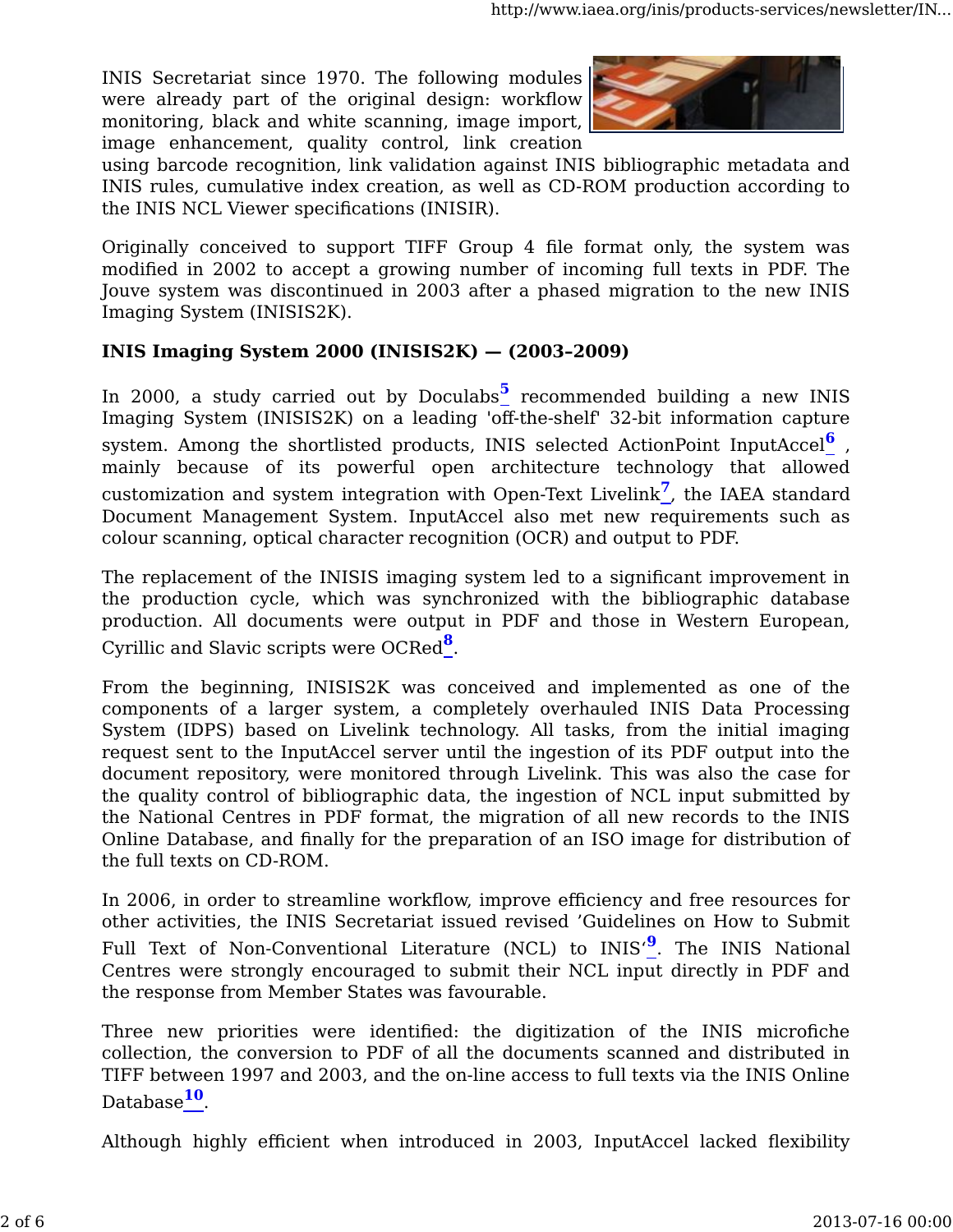when it came to the development of workflows tailored for other digitization projects. The maintenance of this modular client/server application was also very expensive and required significant effort from the in-house IT group. The InputAccel system was phased out during the migration of all desktops to Windows 7 in 2010.

During this period, the INIS imaging infrastructure consisted of 4 scanning workstations, 3 Quality Control workstations, 3 servers, 4 high performance scanners, 2 flatbed scanners, 1 high performance microfiche scanner and 1 digital camera. The technical characteristics are indicated in the table below.

| <b>Scanner</b>                                  | <b>Type</b>                | Paper size                       | <b>Resolution</b><br>(dpi)                 | depth     | Bit-in-Speed<br>$(A4, 200$ dpi)                      | <b>ADF</b> Page<br>capacity |
|-------------------------------------------------|----------------------------|----------------------------------|--------------------------------------------|-----------|------------------------------------------------------|-----------------------------|
| Fujitsu<br>$f_1 - 5750c$<br>with VRS bed<br>Pro | Colour;<br>ADF/flat        | $AS - A3$<br>Up to 34<br>inches  | 50 to 600                                  | 24        | 110<br>p/min<br>(simplex)<br>55<br>p/min<br>(duplex) | 200 p                       |
| Kodak i260                                      | Colour;<br>ADF/flat<br>bed | $A5 - A3$                        | Up to 600<br>Optical<br>Resolution<br>300  | $16 - 48$ | 50<br>p/min<br>(simplex)<br>100<br>p/min<br>(duplex) | 150p                        |
| Fujitsu<br>M4099D                               | $B\&W$ :<br>ADF            | $A7 - A3$                        | 200, 240, 300, 10<br>400                   |           | p/min<br>90<br>(simplex)<br>180<br>p/min<br>(duplex) | 1000 p                      |
| Fujitsu<br>M3099GX                              | $B\&W$<br>ADF              | $A7 - A3$                        | 200, 240, 300, 8<br>400                    |           | p/min<br>60<br>(simplex)<br>120<br>p/min<br>(duplex) | 1000 p                      |
| Fujitsu<br>M3099G<br>(back up)                  | B&W:<br>ADF                | $A5 - A3$                        | 200, 240, 300, 8<br>400                    |           | p/min<br>55<br>(simplex)<br>110<br>p/min<br>(duplex) | 500 p                       |
| <b>SunRise</b><br>2000                          | Microfich A0-A4            | e scanner reductions<br>$7x-50x$ | 3600-<br>CCD<br>8800<br>True<br>Resolution |           | 2500<br>Up<br>to<br>frames/hr                        |                             |

Table 1: Imaging Infrastructure 2003-2009

### **Current Technical Infrastructure (2010 to present)**

In 2010, a complete re-evaluation of the technical infrastructure was carried out. The objectives and expected outcome of the 'Desktop 2010' project<sup>11</sup> was to ensure security and supportability of all computer systems of the IAEA network and the compliance of all equipment and software applications with Windows 7, the IAEA standard operating system.

The 3 Fujitsu black and white SCSI scanners, the Kodak i260 colour scanner, the InputAccel system and some small utilities failed the compliance tests. Also, several old workstations did not meet the minimum requirements for Windows 7 and had to be replaced.

Special attention was paid to ergonomics while planning the new work environment. The number of workstations was reduced by almost 50% by procuring new computers with fast quad-core processors supporting multithreading and multitasking. The number of scanners was also reduced to two, both of which support colour, greyscale and black and white scanning. This significant reduction of equipment dedicated to digitization, coupled with an efficient optimization of the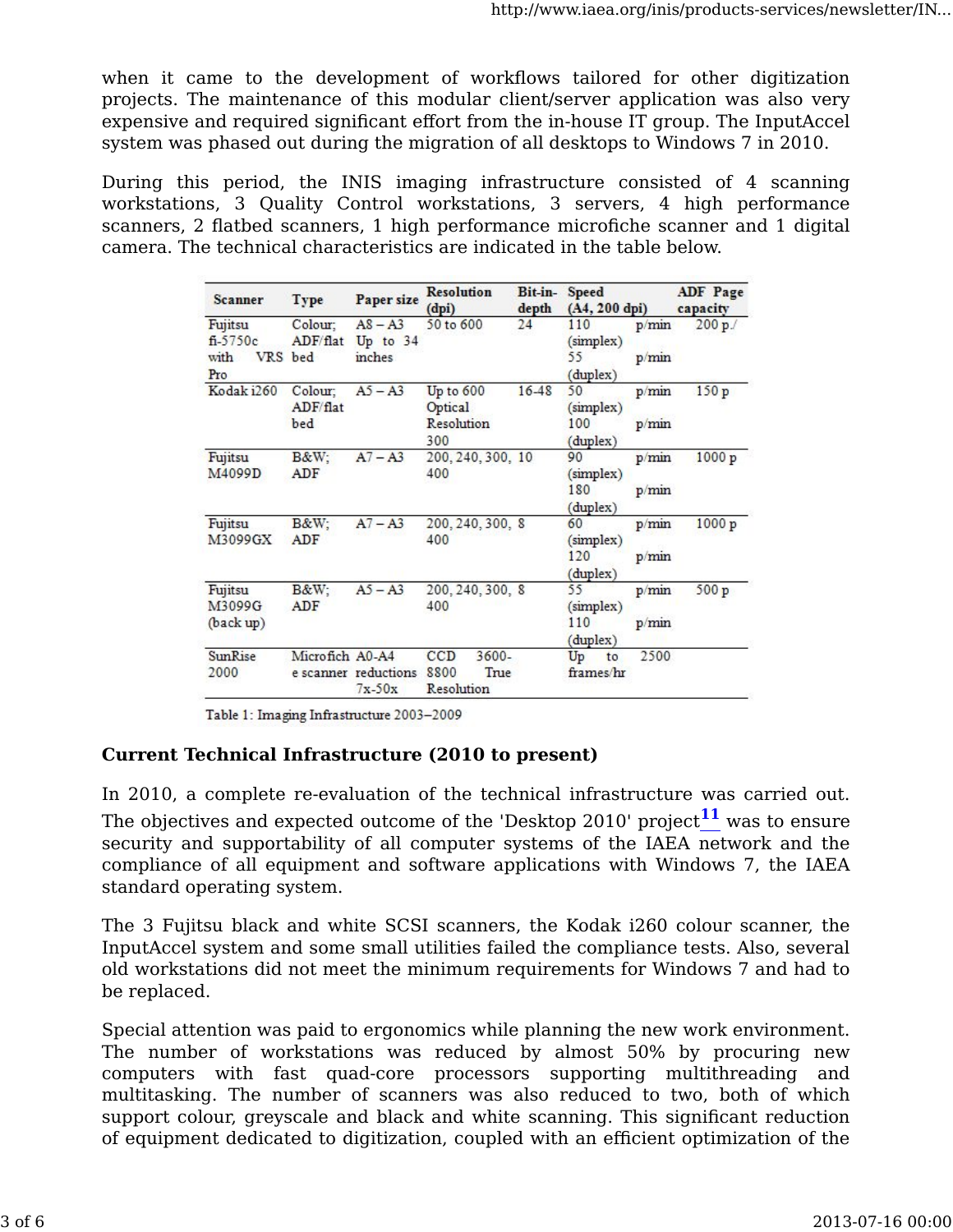digitization tools, helped the INIS Secretariat in their effort to reduce the space required for operations.

Furthermore, the new and flexible technical infrastructure has enabled the INIS Secretariat to support several important digital preservation initiatives within the IAEA. This includes, for instance, the digitization of out of print IAEA publications from Technical Reports, Safety and Proceedings Series, the digitization of the IAEA Bulletin in all official languages, as well as the digitization of historical photographs from IAEA archives. The following software and hardware are currently used for digitization at INIS:

**Techsoft PixEdit v.7.11.18:** PixEdit was introduced to the imaging workflow in 2000. It is primarily used for its advanced image editing capabilities. This flexible application has proven to be an excellent scanning utility. Since the discontinuation of the InputAccel system in 2010, PixEdit is the main scanning application. Five seat licenses are currently available.

**ABBYY FineReader 11 Corporate Edition:** FineReader is used for Optical Character Recognition (OCR). It can process mono or multilingual documents, supports different alphabets, including Cyrillic, and offers an accuracy level of close to 98%. ABBYY policy for this product is to release a new version each year. Version 11 was purchased in 2011, together with an upgrade assurance to Version 12.

Adobe Acrobat X Professional is used to OCR Chinese (simplified), Japanese and Korean documents, as well as for document optimization and conversion to PDF/A**12**, when applicable.

**Kofax Virtual ReScan (VRS) + Kodak Perfect Page:** Both technologies have hardware and software components that reduce the need for post-scanning image enhancement.

**Scanners:** To digitize paper documents, INIS uses 2 colour scanners with automatic document feeder (ADF) and flatbed. One big advantage of this new generation of scanners is that they no longer require time-intensive calibration.

To digitize its microfiche archive, INIS uses 2 high performance microfiche scanners.

The technical characteristics of the scanners are indicated in the table below.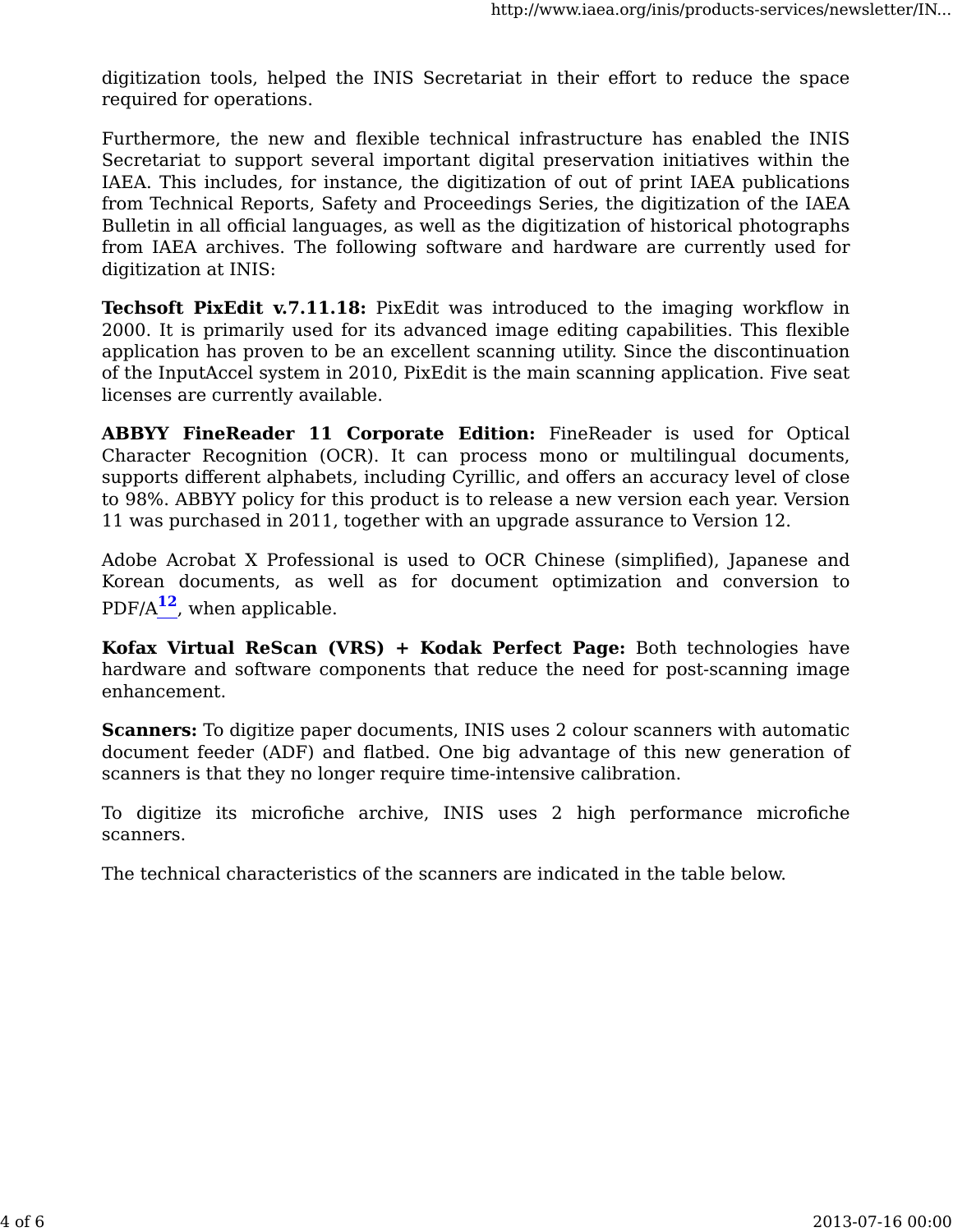| Scanner Type               |                             | Paper size                                       | <b>Resolution</b><br>(dpi)                            | Bit-<br>in-<br>depth | <b>Speed</b><br>$200$ ADF<br>Page<br>(A4,<br>capacity<br>dpi)  |
|----------------------------|-----------------------------|--------------------------------------------------|-------------------------------------------------------|----------------------|----------------------------------------------------------------|
| Fujitsu<br>with<br>VRS Pro | Colour;<br>d                | $As - A3$<br>fi-5750c ADF/flatbe Up to 34 inches | 50 to 600                                             | 24                   | p/min 200 p<br>110<br>(simplex)<br>55<br>p/min<br>(duplex)     |
| Kodak<br>i1440             | Colour;<br>ADF/flatbe<br>d  | $A5 - A3$                                        | Up to 600<br>Optical<br>Resolution 300                | 16<br>۰<br>48        | $p/min$ 150 $p$<br>50<br>(simplex)<br>100<br>p/min<br>(duplex) |
| SunRise<br>2000            | Microfiche A0-A4<br>scanner | reductions<br>50x                                | 3600-<br>CCD<br>$7x - 8800$<br><b>True Resolution</b> |                      | Up to 2500<br>frames/hr                                        |
| <b>SunRise</b><br>Apollo   | Microfiche<br>scanner       | $A0 - A4$<br>reductions 7x-<br>50x               |                                                       |                      | Up to $3600$<br>frames/hr                                      |

Table 2:- INIS Scanner Specifications

#### **Conclusion**

The technical infrastructure in place at the INIS Secretariat has allowed for the conversion to microfiche of over 312 000 non-conventional literature reports received from Member States and international organizations between 1970 and 1996. The migration to a scanning environment in 1997 was an important milestone in INIS history. This marked the beginning of digital preservation and was the first step towards building a durable digital repository which now contains over 475 000 full texts in PDF format, with 21,3 million pages of full texts and 597 gigabytes of data. Large digitization preservation projects, such as the digitization of the INIS microfiche collection of historic non-conventional literature, require substantial funds, qualified staff, and adequate software and hardware tools.

### **References**

**<sup>1</sup>** INIS (2010). The International Nuclear Information System (INIS): The First Forty Years. Prepared by C. Todeschini. Retrieved from http://goo.gl/w7hUV

**<sup>2</sup>** Except for the NCL from the U.S.A. and from Japan, which were received in microfiche form

**<sup>3</sup>** Newsletter available at: http://www.iaea.org/inis/products-services/newsletter /INIS-Newsletter-2012-13/2012-13-07/index.html

**<sup>4</sup>** INIS (1999). INIS Status Report 1998. Twenty Seventh Consultative Meeting of INIS Liaison Officers. 631-L2-TC-441.27/2. Retrieved from http://goo.gl/HQWic

**<sup>5</sup>** http://www.doculabs.com

**<sup>6</sup>** Now part of the EMC-Captiva family (http://www.emc.com)

**<sup>7</sup>** Livelink was the first Web-based collaboration and document management system made by the OpenText. http://www.opentext.com/2/global/products/productsall/livelink-landing.htm

**<sup>8</sup>** INIS (2004). INISProgress and Activity Report 2003. L2.04.01/INIS-PAR/2003. Retrieved from http://goo.gl/nXe4p

**<sup>9</sup>**INIS (2006). New Guidelines for Submission of Non Conventional Literature (NCL) full text to INIS. INIS Technical Note No. 185